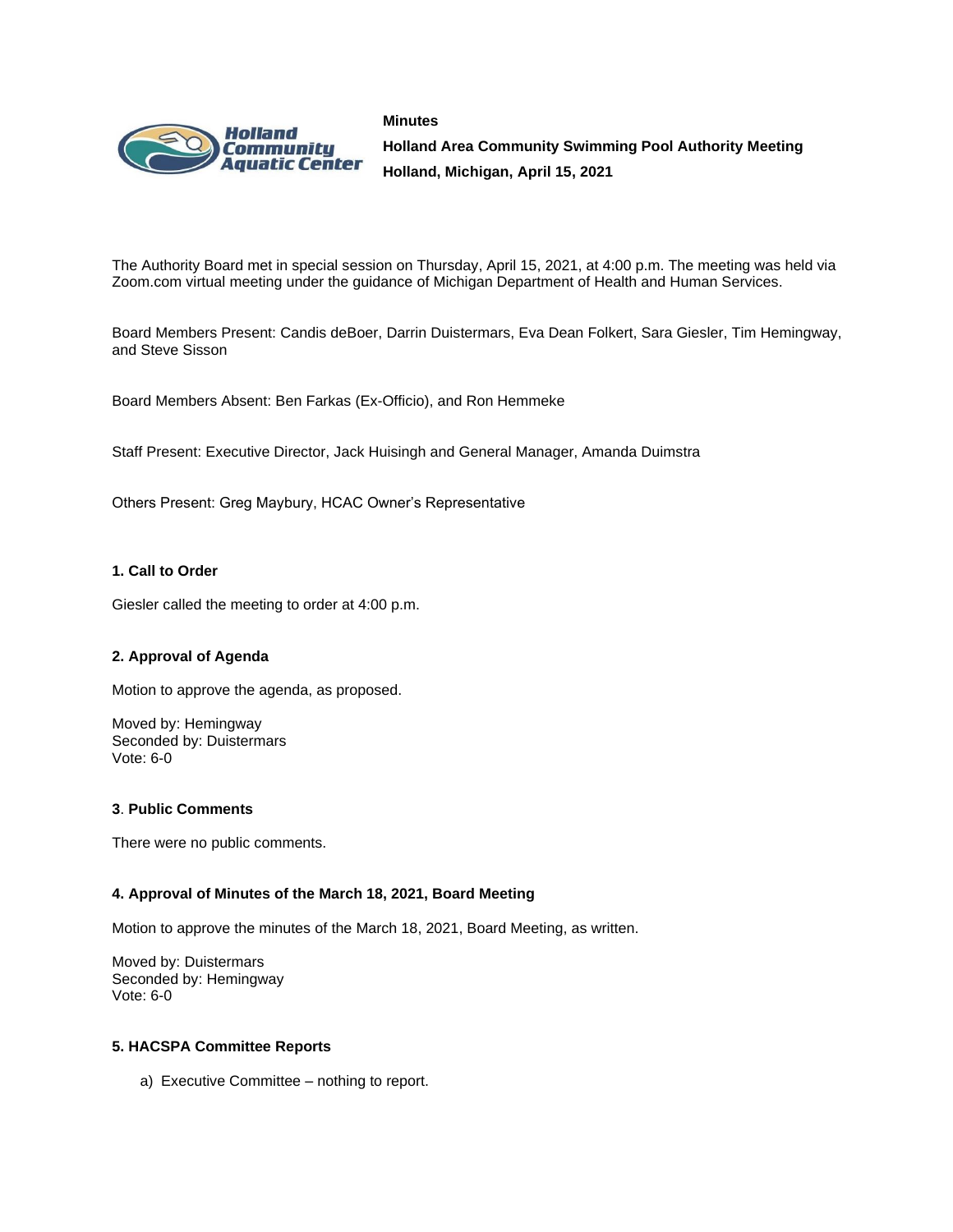- b) Finance Committee Hemingway will serve as Finance Committee Chair through the end of the fiscal year.
- c) Safety and Communications Committee Duistermars reported that the committee has worked through key messaging with Boileau Communications. Proposal options for a new logo have been delayed one week.
- d) Vince Boileau presented the Board with the key messaging steps including:
	- Stakeholder Survey
	- Benchmarking Analysis
	- Brand Statement + 6 Key Messages
	- Next step will be the logo revision process

## **6. HCAC Foundation Report**

Huisingh provided the Board with a brief HCACF update including:

- a) The campaign has reached \$1.6 million in donations support to date.
- b) Construction site tours continue and Board members are invited to request tours.

## **7. Next Gen Project Status**

Maybury provided the Board with a construction status update including:

- a) The new leisure pools and hot tub are moving forward with excavation and the forming of the pools.
- b) Block walls are being formed for the UCR and mechanical rooms.
- c) Crews are preparing to pour concrete for the new reception area.
- d) Work continues on schedule and within the Board approved budget.

## **8. Executive Director Update (Huisingh)**

- a) Thank you to Greg Maybury, Lakewood, OLC, AMDG, and Baruzzini for their many efforts on the construction project which have included revisions to designs allowed by additional philanthropic support.
- 
- b) Ottawa County Health Department advises that water parks (Splash Zone) must remain closed.<br>c) HCAC will be able to increase the number of MLA athletes per lane based on a new COVID test HCAC will be able to increase the number of MLA athletes per lane based on a new COVID testing requirement for athletes provided by HCAC.
- d) Preparation for summer swim meets and instruction continues.
- e) HCAC will host the Michigan Swimming 13 & Over State Swim Meet at the end of July 2021.
- f) The FY2020-2021 budget for the organization is being reviewed and the Finance Committee will request any end-of-year revisions at the next meeting.
- g) Debt and Operations milage proposals will be ready for Board approval in May.
- h) Mary Free Bed groups continue to tour the facility and lease details are being worked out.
- i) Huisingh continues to communicate this new MFB/HCAC partnership through media interviews.
- j) Dave Knibbe of Evergreen Commons toured recently and is looking forward to partnering as the new community space opens. Huisingh and Knibbe are also discussion potential methods to transport patrons between Evergreen and HCAC.
- k) Healthy Ottawa initiative will offer opportunities for HCAC to support the community with access to health care, wellness opportunities, and mental health support.
- l) HCAC has joined the "Be Nice" initiative and assigned representatives to integrate this program into HCAC.

## **9. Other Business and Issues**

- a) The next HACSPA Board meeting is scheduled for May 20, at 4:00 p.m.
- b) Steve Sisson will serve on the Finance Committee moving forward.